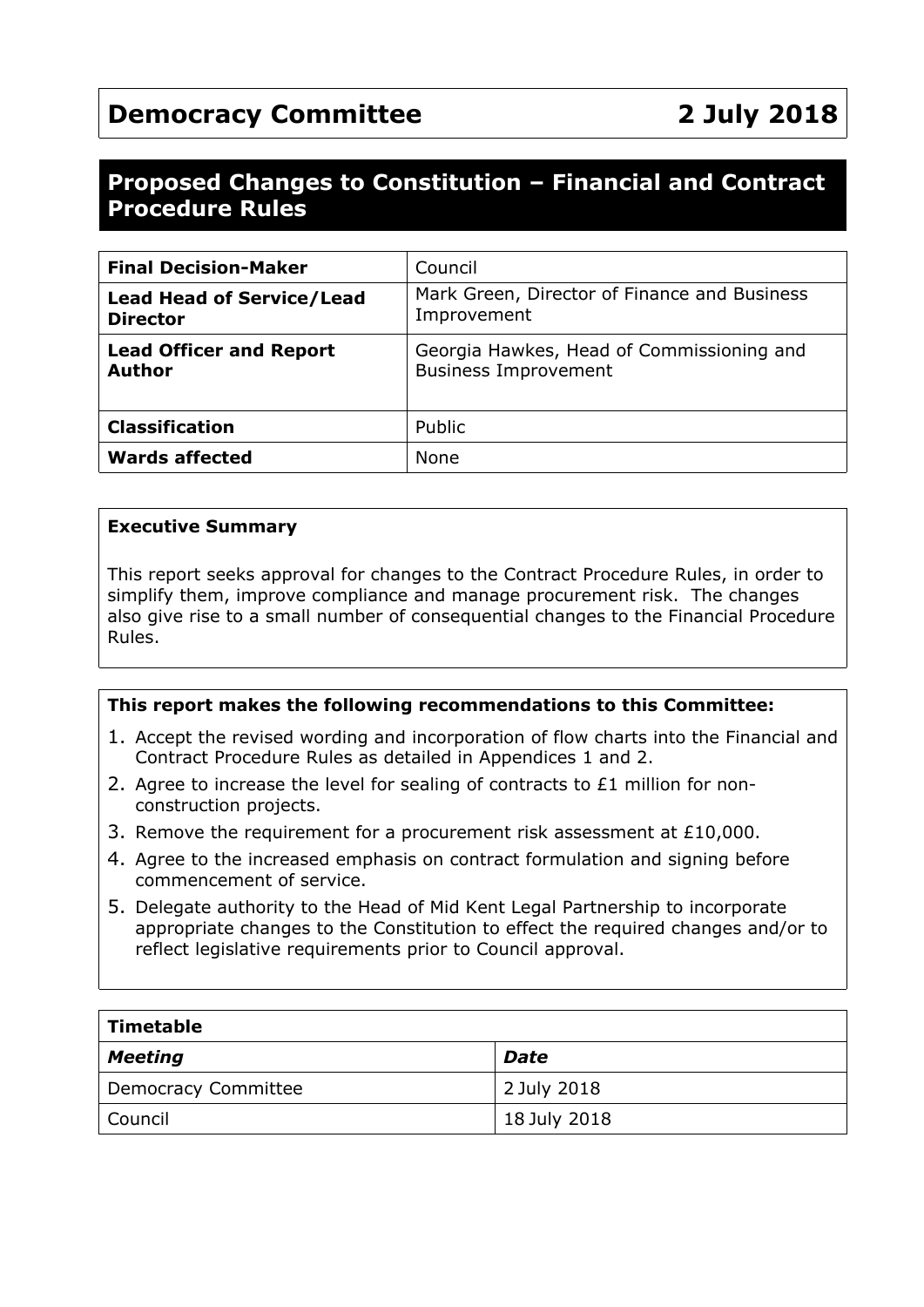#### **1. INTRODUCTION AND BACKGROUND**

- 1.1 A review of procurement by Internal Audit has identified some compliance issues and problems with services not following the correct procurement processes. As part of the management response, the Council has commissioned a procurement consultant to review the Contract Procedure Rules.
- 1.2 As part of this review, it was recognised that the current regulations and processes were more complicated than necessary and that poor compliance was largely due to lack of awareness rather than malicious avoidance. It became clear that the parts of the Council's Constitution that relate to procurement and contracts ought to be made easier to understand. Accordingly a number of changes are proposed at Appendix 2 which make the Council's Constitution easier to understand and more concise, including replacing some wording with flowcharts and removing any duplication.
- 1.3 A Purchasing Guide has been prepared by the procurement consultant and the Procurement team. This is designed to provide easy step by step guidance for officers and contains some of the content in the current Contract Procedure Rules which is guidance rather than rules. Training on the procurement processes in the Guide has been undertaken with key officers across the Council and has been received positively.
- 1.4 A few additional changes to the Constitution are proposed, as follows.
	- **Change the levels at which contracts are required to be sealed** Currently all contracts over £75,000 in value are required to be sealed. The proposal is that this level is retained for construction contracts. However, for other contracts this requirement adds no value as it simply increases the defects liability period from 6 years to 12 years. It is therefore proposed that the requirement for sealing is increased to £1 million, with officers signing below this level in accordance with the authorised approval list. If the Head of Mid Kent Legal Services deems a non-construction contract below the proposed  $E1$  million threshold requires execution as a deed, this contract may require execution under seal.
	- **Emphasise the need for contracts to be signed or sealed before commencement of works or a service –** This is made clear in flowcharts A, B and C.Currently it is possible for contracts not to be agreed before the contractor starts undertaking works or delivering a service to or on behalf of the Council, which puts the Council at risk. There is also a requirement in the new Contract Procedure Rules for a Procurement Plan to be completed, which ensures Legal Services are always consulted and are involved where necessary on procurements over £75,000 before tenders are advertised, rather than after.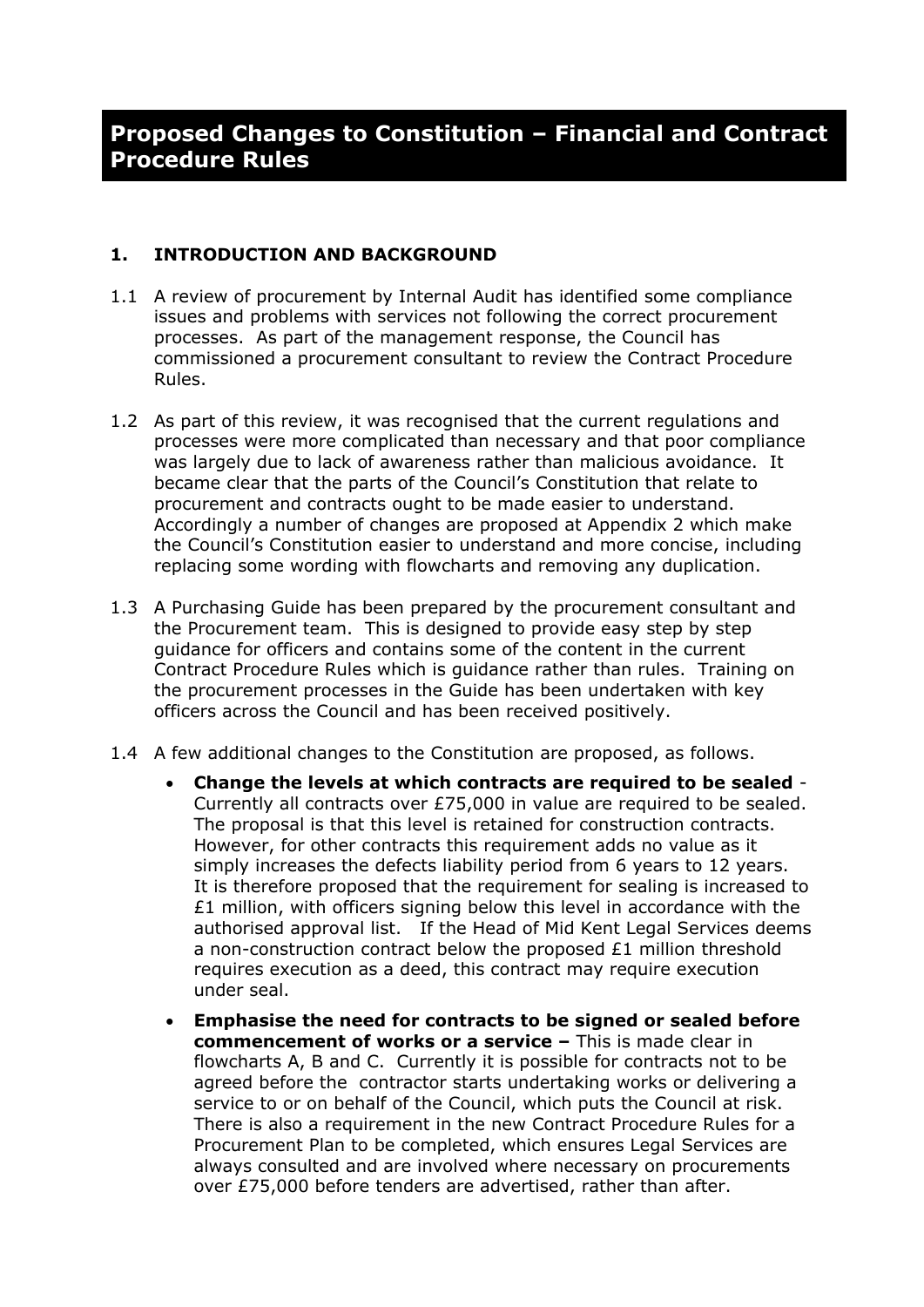- **Remove the need for a risk assessment for all procurements over £10,000** – The current requirement for a risk assessment for all procurements over £10,000 has not been widely understood or applied across the organisation. In practice, a risk assessment adds little value for smaller procurements. Flow Chart C for procurements over £75,000 requires a Procurement Plan to be completed by the officer undertaking the procurement. The Procurement Plan incorporates a risk assessment and other important areas for consideration e.g. the route to market, type of contract required etc. This must be signed off by the Head of Commissioning and Business Improvement before any procurement can begin. Therefore, the proposed changes ensure that the highest risk contracts in terms of size and cost will always have a high quality risk assessment. In addition, the Purchasing Guide contains a requirement for officers to undertake a risk assessment on any contracts below £75,000 that involve a substantial risk to the Council.
- **Remove reference to submission and opening of paper tenders** It is proposed that the wording that refers to dealing with paper tenders is removed as all tenders over £75,000 should be received electronically via the portal.
- 1.5 The new compulsory Procurement Plan ensures Legal Services are involved as required in formulation of contracts above £75,000. The Council already uses standard contracts, but the Legal Services and Procurement teams are currently reviewing the standard contracts to see if they need to be updated, as well as working on guidance for services on how to use standard contracts and an explanation of when contracts under £75,000 need to be referred to Legal. This will be added to the Purchasing Guide.

## **2. AVAILABLE OPTIONS**

- 2.1 **Do nothing** this will not address the issues identified by Internal Audit and the same behaviours may continue, which puts the Council at risk and does not deliver best value. The only advantage of this option is that no work would be required.
- 2.2 **Keep existing Finance & Contracts Procedure Rules and deliver training** – this does not address the root problem of the Contract Procedure Rules not being as clear as they could be. It also does not give the opportunity to use a risk based approach to procurement, which could deliver more appropriate, easier to use processes. It could be argued that officers may be more familiar with the existing Procedure Rules and training should be developed to ensure this is the case. However, the internal audit report suggests that officers in Services are not aware of the current Procedure Rules.
- 2.3 **Update Finance and Contract Procedure Rules, Purchasing Guide, Intranet and deliver supporting training -** this option allows the Council to completely review existing Procedure Rules removing duplication, simplifying and moving to a risk based approach.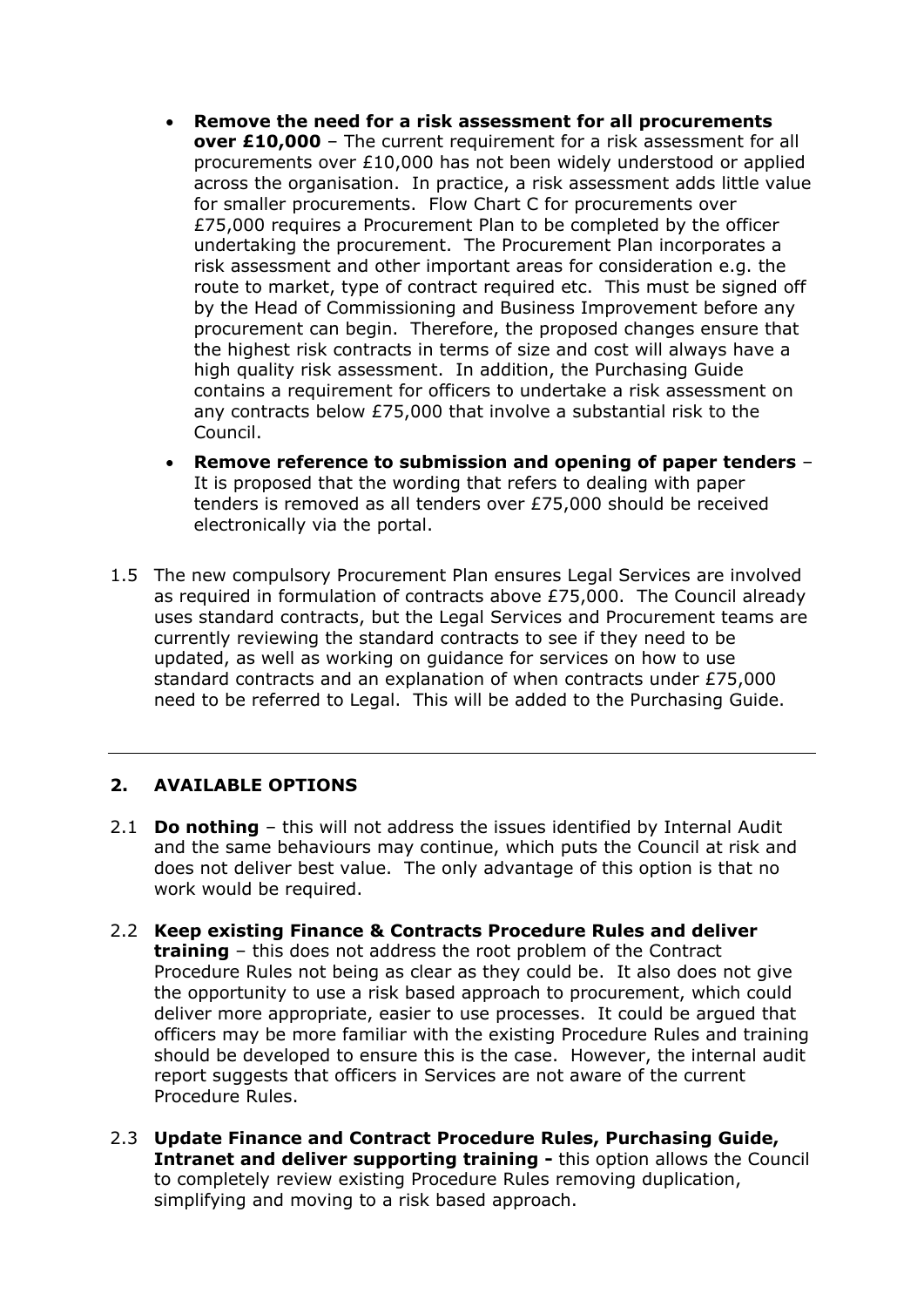#### **3. PREFERRED OPTION AND REASONS FOR RECOMMENDATIONS**

3.1 Option 2.3 is the preferred option because it will deliver improved risk based procurement including delivering better value, reducing the Legal team involvement (through standardisation), simpler processes and clearer controls. It also addresses some of the issues that are delaying award or putting the Council at risk because work is starting before contracts are in place.

## **4. RISK**

4.1 The risks associated with this proposal, including the risks if the Council does not act as recommended, have been considered in line with the Council's Risk Management Framework. We are satisfied that the risks associated are within the Council's risk appetite and will be managed as per the Policy. The table below shows the risk before and after proposed changes.

| <b>Before Change to Contract Procedure Rules</b>                     |               |                |       |  |  |
|----------------------------------------------------------------------|---------------|----------------|-------|--|--|
| <b>Risk</b>                                                          | <b>Impact</b> | Likelihood     | Grade |  |  |
| Failure of Service to comply with<br><b>Contract Standing Orders</b> | 3             | $\overline{4}$ | 12    |  |  |
| Unclear approval levels/process                                      | 3             | 3              | 9     |  |  |
| Contract not fully signed/sealed before<br>commencement of service   | 4             | 4              | 16    |  |  |
| Procurement is successfully<br>challenged by unsuccessful supplier   | 5             | $\overline{2}$ | 10    |  |  |
| <b>After Change to Contract Procedure Rules</b>                      |               |                |       |  |  |
|                                                                      | <b>Impact</b> | Likelihood     | Grade |  |  |
| Failure of Service to comply with<br><b>Contract Standing Orders</b> | 3             | $\mathbf{1}$   | 3     |  |  |
| Unclear approval levels/process                                      | 3             | $\mathbf{1}$   | 3     |  |  |
| Contract not fully signed/sealed before<br>commencement of service   | 4             | $\overline{2}$ | 8     |  |  |
| Procurement is successfully<br>challenged by unsuccessful supplier   | 5             | $\mathbf{1}$   | 6     |  |  |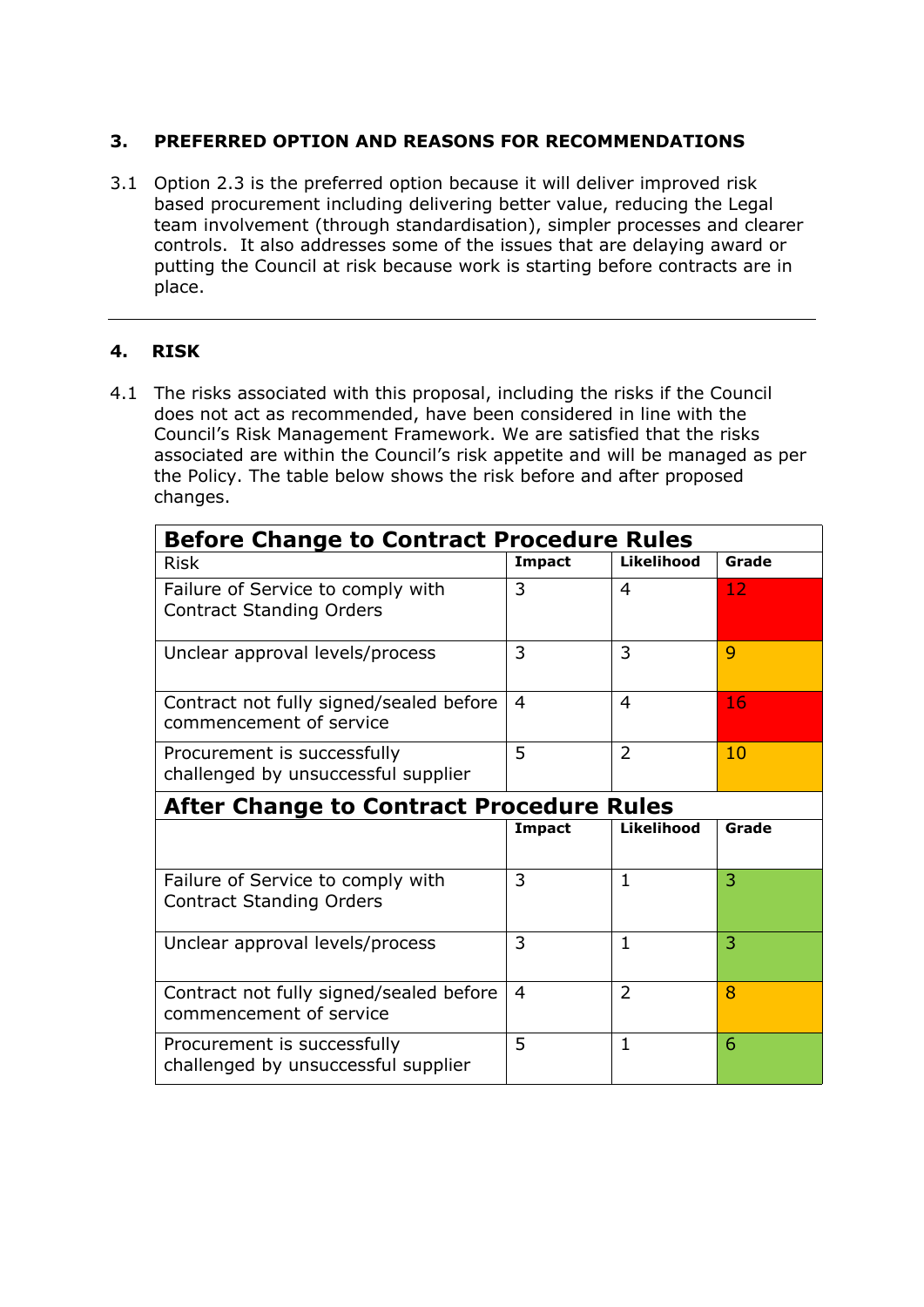4.2 In addition to the training already provided to key purchasing officers, there will be an ongoing programme of procurement training to ensure that all appropriate officers understand and comply with the required procurement processes. Guidance on contract formation will be added to the Purchasing Guide and will form part of this training. This will ensure that officers fully understand how contracts need to be prepared using standard contracts, and when contracts need to be referred to Legal. The proposed threshold for sealing of non-construction contracts is much higher than the current threshold, but the new process set out in Flow Chart C ensures that officers undertaking procurements over £75,000 will consider the contract and Legal Services involvement as part of the Procurement Plan, which has to be signed off by the Head of Business Improvement before any procurement can commence. The Procurement team will ensure the Legal Services team is involved in contract formation before the tender as appropriate, including for non-construction contracts below  $E1$  million that do not require execution under seal when this is required.

#### **5. CONSULTATION RESULTS AND PREVIOUS COMMITTEE FEEDBACK**

- 5.1 These changes have been discussed at the Wider Leadership Team (24.4.18) and the Corporate Leadership Team (19.6.18), both groups being in support of the proposals.
- 5.2 This report is now going to Democracy Committee prior to going to Council.

#### **6. NEXT STEPS: COMMUNICATION AND IMPLEMENTATION OF THE DECISION**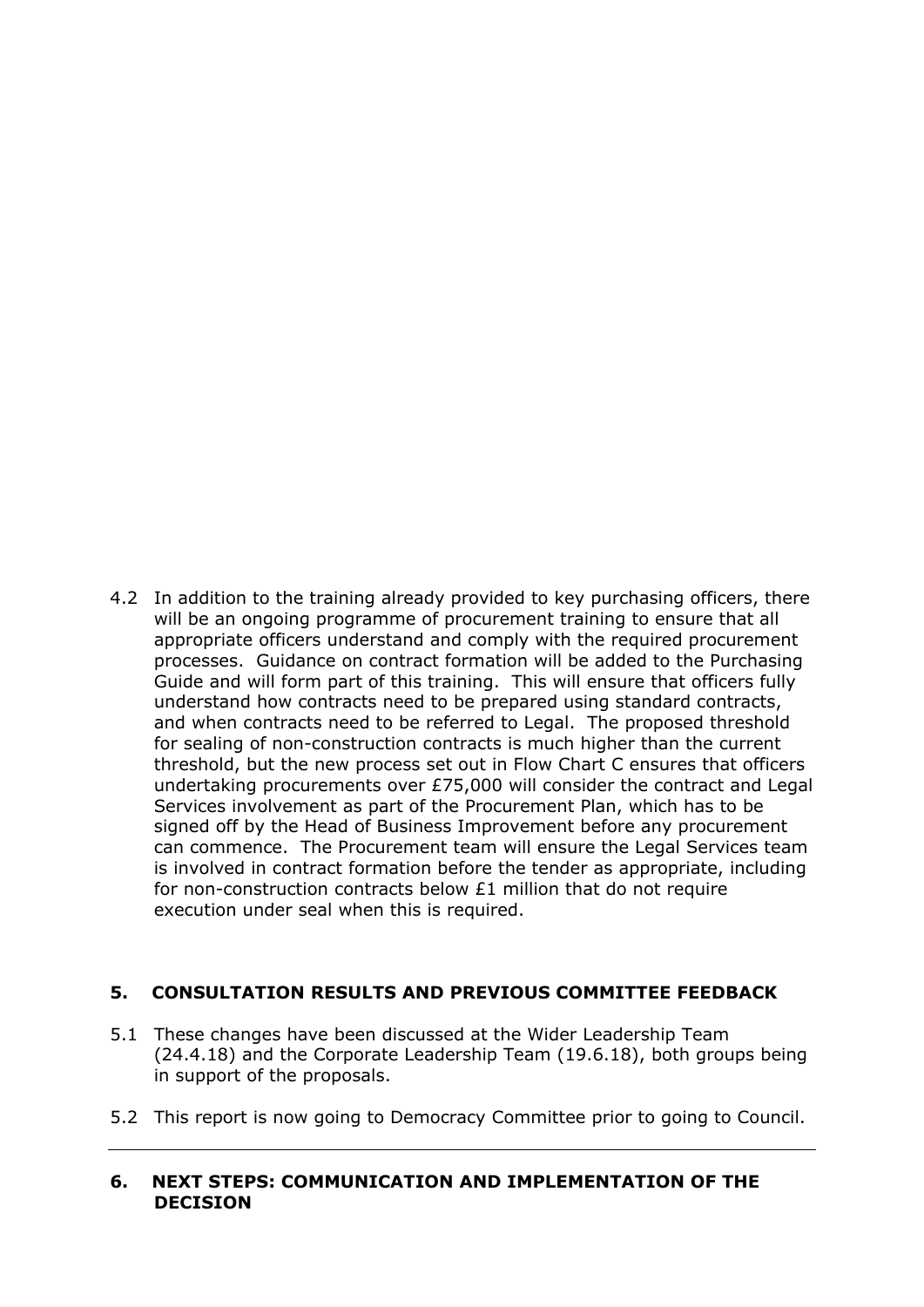6.1 Training has already started with a clear message that some of the elements will not be implemented until approval for change has been given by the Council. The Purchasing Guide will be updated and further communication will be issued if the recommendations of this report are accepted.

# **7. CROSS-CUTTING ISSUES AND IMPLICATIONS**

| <b>Issue</b>                                    | <b>Implications</b>                                                                                                                                                                                                                                                                                                                                                                                                                                                                             | Sign-off                                                         |
|-------------------------------------------------|-------------------------------------------------------------------------------------------------------------------------------------------------------------------------------------------------------------------------------------------------------------------------------------------------------------------------------------------------------------------------------------------------------------------------------------------------------------------------------------------------|------------------------------------------------------------------|
| <b>Impact on Corporate</b><br><b>Priorities</b> | We do not expect the<br>recommendations will by<br>themselves materially affect<br>achievement of corporate<br>priorities. However, they will<br>support the Council's overall<br>achievement of its aims as set<br>out in section 3                                                                                                                                                                                                                                                            | Georgia<br><b>Hawkes</b>                                         |
| <b>Risk Management</b>                          | Already covered in the risk<br>section                                                                                                                                                                                                                                                                                                                                                                                                                                                          | Georgia<br><b>Hawkes</b>                                         |
| <b>Financial</b>                                | The proposed changes to the<br><b>Financial and Contract</b><br>Procedure Rules have no direct<br>financial implications, but are<br>expected to lead to improved<br>compliance and better<br>procurement outcomes.                                                                                                                                                                                                                                                                             | Section 151<br>Officer &<br>Finance Team                         |
| <b>Staffing</b>                                 | We will deliver the<br>recommendations with our<br>current staffing.                                                                                                                                                                                                                                                                                                                                                                                                                            | Georgia<br><b>Hawkes</b>                                         |
| Legal                                           | Accepting the recommendations<br>must meet the requirements of<br>the Public Contracts Regulations<br>2015. The recommendations<br>propose a variation to the<br>financial thresholds relevant to<br>how goods and services will be<br>procured by the Council. The<br>variations will need to properly<br>reflect how works will be<br>commissioned. Failure to<br>incorporate appropriate contract<br>standing orders and other<br>relevant changes to the<br>Constitution to reflect how the | Patricia<br>Narebor,<br>Head of Mid<br>Kent Legal<br>Partnership |